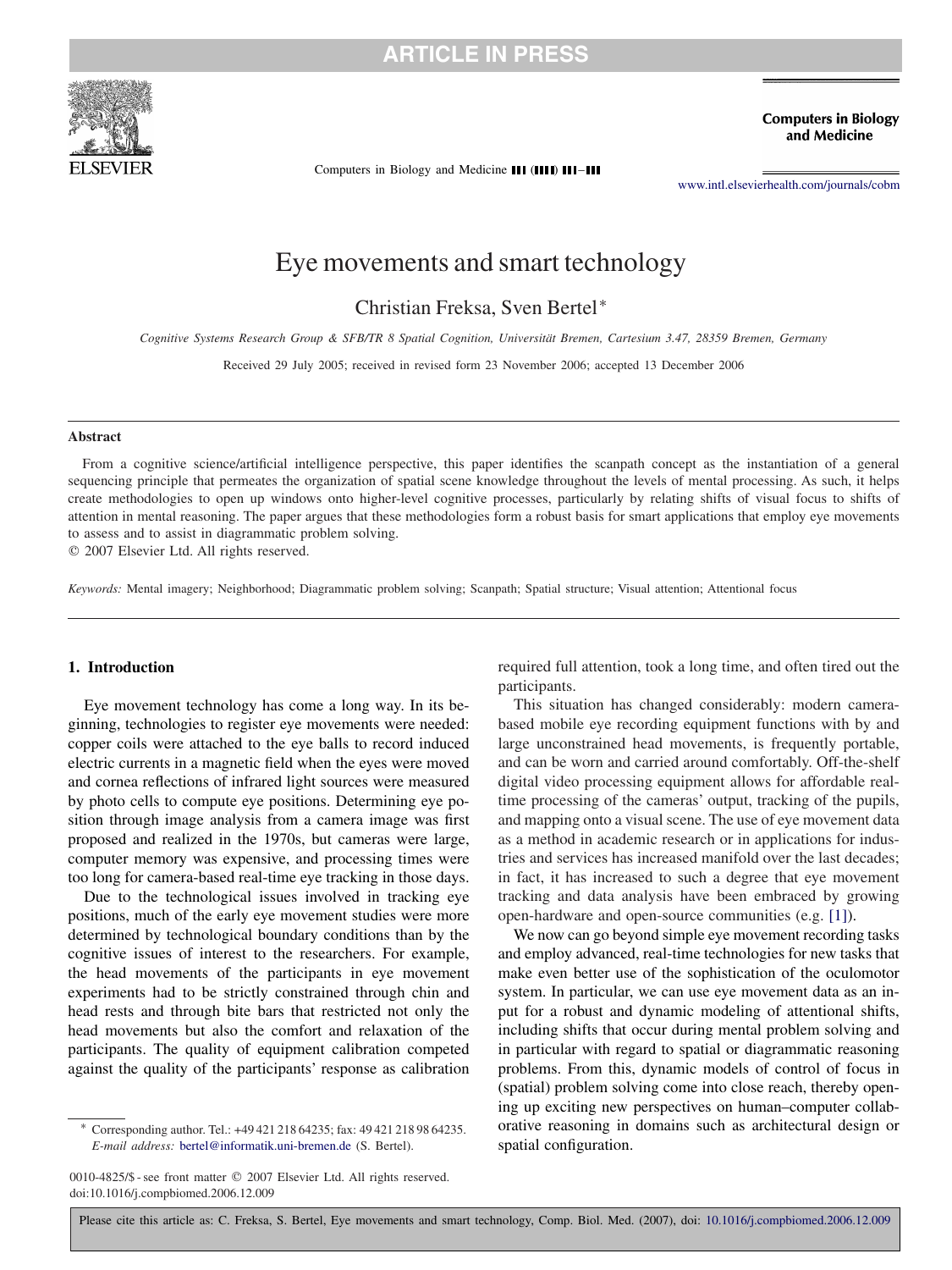## **2. Spatial structure and visual attention**

Grasping the physical environment with our senses and giving it meaning provides a great challenge to cognitive systems—both natural and artificial. The entities in the environment and their relations span a huge space too complex to exhaustively search by computational approaches. This complexity is due to a high dimensionality of the conceptual space which we obtain when we relate each entity to every other entity; the problem is compounded when we take into account the wide range of scales and granularities at which we are interested in entities in the environment ranging from subatomic structures to astronomic scales.

In other words, there is no way that cognitive agents specifically humans and autonomous robots—can understand the world around them by exhaustively analyzing the interrelationships of the entities involved; they must be extremely selective to come to grasp with the world. Cognitive agents and their perceptual and conceptual mechanisms can establish certain relationships between perceptual entities easily and quickly while others require a lot of effort and cannot be used in realtime recognition processes.

For this reason, it is natural that the concepts and meaningful structures that cognitive systems establish and employ closely follow their perceptual and conceptual abilities [\[2\]](#page-5-0) and such is in fact a central idea of studying embodied cognitive systems (cf. [\[3\]\)](#page-5-0). Conversely, perceptual and conceptual abilities have developed through evolutionary processes that provide support for establishing connections between related entities in the world.

## *2.1. Spatial structure*

Perception makes use of and is biased by spatial structures in the physical environment extensively: if each entity in the world was equally related to each other entity, cognitive systems had to deal with a space whose dimensionality equals the number of entities in the world minus one. Physical space restricts the number of dimensions to three. This essentially means that not all entities can have the same distance to one another; some entities are closer to one another than others. Thus, by restricting the problem space to few dimensions it will be much less complex—at the expense of accessibility of more distant concepts.

As embodied cognitive agents are at the same time physical agents, they are also subject to the same restrictions of physical space with regards to their physical movements: some locations in space will be closer than others. Additional restrictions apply: due to gravity and/or other physical constraints, agents cannot move equally easily in all three dimensions, thus, not all geometrically equidistant locations are equally reachable. For perceptual space other restrictions apply: vision, for example, can overcome egocentric distance to a certain degree, but it is confined to the two true spatial dimensions of the visual field; as a consequence, information about the third dimension (i.e. distance) can only be construed indirectly from the two-dimensional information. Thus, vision is partially

constrained by spatial structure and partially overcomes the spatial restrictions.

## *2.2. Visual attention*

Let us consider the two spatial dimensions that are maintained spatially on a retina. Spatial structure—specifically spatial neighborhoods—can be exploited by the homomorphic 'campotopic' organization of the retina: neighboring locations in the visual field are mapped to neighboring locations on the retina. As the retina is 'implemented' through physical neural networks, it is also subject to spatial constraints. In particular, neighboring neurons can interact more easily than distant neurons and neighboring receptive fields are usually stronger connected than distant ones. For many visual tasks, the spatial organization of the retina as well as of subsequent early cortical areas is very helpful; think of how the 'hole' in the visual image that is created by the retinal blind spot gets filled in by extrapolating neighboring information to give the complete picture (e.g. [\[4\]\)](#page-5-0). Also, a variety of recognition tasks (e.g. edge detection, movement detection) can be performed at these early processing levels. For other tasks, local neighborhood structures are too restrictive.

This is exactly the level where eye movements set in. Eye movements also act locally—but at a different scale than processes on the retinal organization. 'Strategic' attention-shifting eye movements depend on retinal information and are capable of abbreviating tedious local propagation of information at lower processing levels. Viewed in this way, eye movements generate spatial neighborhoods at a coarser level of granularity; these neighborhoods are induced by higher-level connections between larger-scale entities. As cognitive agents are equipped with world and domain knowledge, they do not have to analyze all details of their visual input; in fact, there is no way that visual systems could, for reasons of complexity. Strategic selection of specific locations to support (or refute) a hypothesis is enough to build up a coherent image and understanding of a visual scene.

## **3. Visual recognition strategies**

Visual recognition strategies use spatial structure in two orthogonal ways: (1) region growing and boundary detection by relating visual input on a given level of granularity (horizontal processing) and (2) aggregation/refinement by relating visual input across various levels of granularity (vertical processing). While the first type of processes is a data-driven interaction between visual input and neural structures, the second type relies heavily on internal structures, e.g. [\[5\],](#page-5-0) including those retrieved from memory. Together, the two types represent an interchange between bottom–up and top–down visual processing. Their interplay results in a sequence of eye movements with which a subject scans a visual scene and organizes features in sequential order [\[6\].](#page-5-0)

The fact that visual recognition is partly controlled by higher-level processes suggests that high-level knowledge can be strategically employed for active search [\[7\]](#page-5-0) and for problem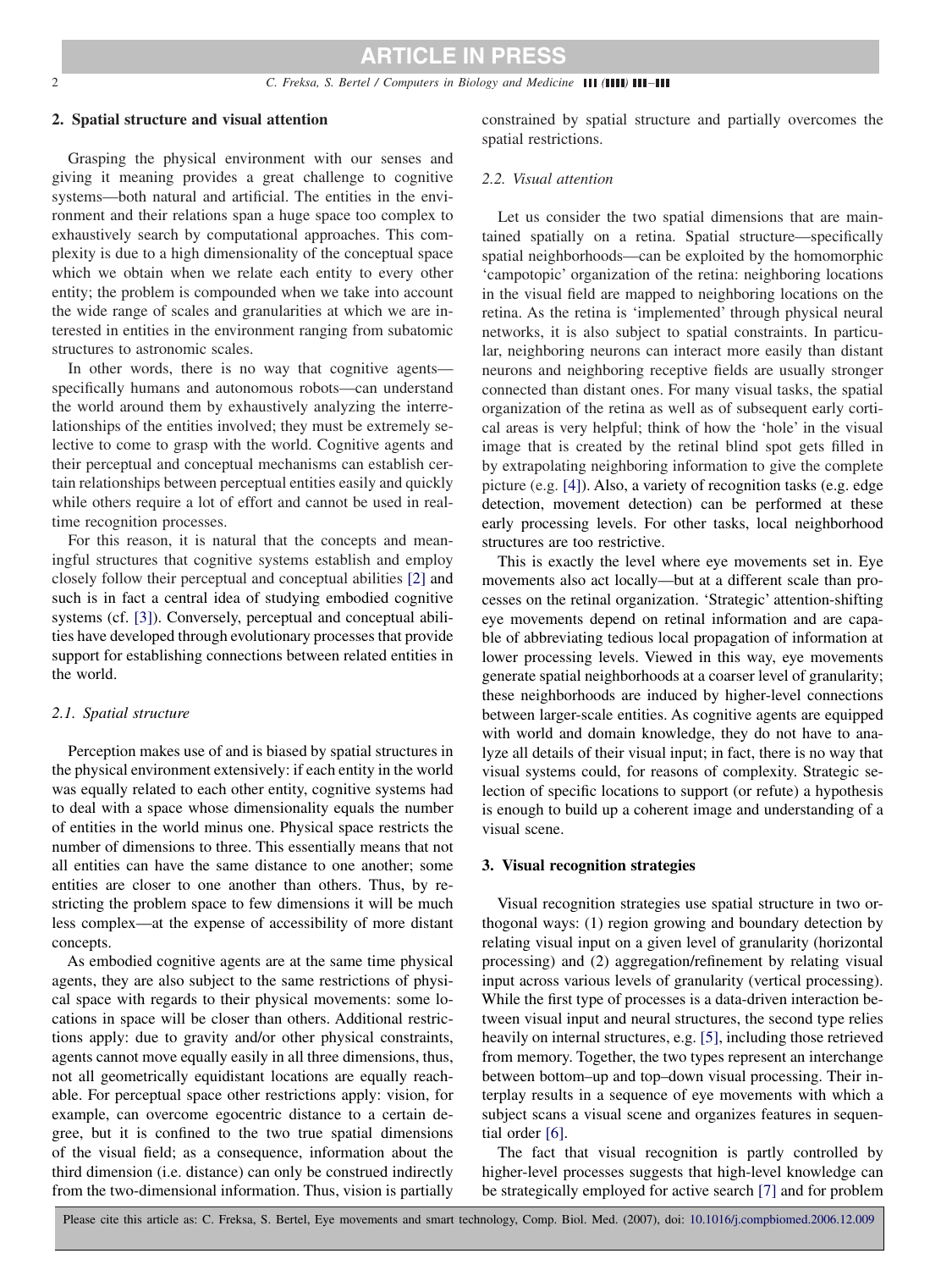# **4. Scene analysis and image construction**

ways.

The spatial ordering of a scene's content that is induced by the scanpath is not just a phenomenon of early levels of visual perception. Instead, on a representation-theoretic level, the underlying sequentialization of information can be regarded as one of many principles of spatial organization that transcend the perception of physical space and serve to structure knowledge throughout a number of cognitive (e.g. memory) subsystems, cf. [\[8\].](#page-5-0) The concept 'scanpath' instantiates the sequentializing principle in the domain of visual perception; on the other hand, this principle stems from the dominance of linear ordering in visual scene analysis.

On a practical note, where physical space restricts the number of dimensions to three, sequencing the salient features of the space linearly further reduces representational complexity. In mental reasoning, linear representations can facilitate emergence of goal-directed behavior from distributed processes (i.e. by providing a 'thread' for mental processes).

# *4.1. Mental representation*

The spatial ordering of visual information can be traced to later stages of data-driven cognitive processing; for example, the sequence of eye movements has been suggested to be part of the mental representation of a visual scene or configuration, cf. [\[7\].](#page-5-0) As such, it is stored in long-term memory along with other perceived information; it also serves as a spatial key to retrieving memory content.

# *4.2. Spatial index in image construction*

It is important to underscore that data-driven and top–down streams of visual processing rely in part on highly overlapping cognitive subsystems, such as for the shifting and zooming of the spatial focus of attention [\[9\],](#page-5-0) and that the subsystems' actual states and outputs constitute combined effects of inputs from both streams. Eye movements can be seen as resulting from some of these outputs, and more, they are reflective of spatial shifts of focus in underlying attentional processes.

That being said, it becomes clear that the concerned output necessarily depends on a relation between inputs from both streams. Where, for example, input from top–down has to stand against a constant broadband input through visual perception its overall effect on eye movements has to be less than it is in the absence of perceptual input. The latter situation characterizes the case of mental imagery.

Imagery provides good examples of the pervasiveness of the scanpath/sequentialization concept. Even in the absence of visual perception, effects of spatial ordering of a scene can be

found. Brandt and Stark [\[10\]](#page-5-0) show that the scanpath during mental imagery reflects the content of the imagined scene. What is more, Laeng and Teodorescu suggest that eye movements during mental imagery are not epiphenomenal but play a functional role for imagery processes [\[11\]](#page-5-0) further argue that scanpaths may provide a spatial index to the parts of a mental image, a position that is also embraced by Mast and Kosslyn [\[12\].](#page-5-0) Under this notion, again, the scanpath can be viewed as a part of mental representations that is abstracted from the actual eye movements, and that plays a functional role in general relative spatial indexing.

This abstract conception of eye movement patterns is further substantiated by the finding that the movement patterns generated under imagery conditions may reflect the spatial relations in a scene even when the initial scene stimulus was non-visual in nature but instead purely verbal [\[13\].](#page-5-0) Possibly, in such cases, subjects were inspecting a mental scene they had previously constructed while listening to the verbal description and were thereby partially re-enacting the scanpaths memorized during the original construction process. In that respect, one may think of the spatial index provided by a scanpath as abstract (i.e. nonmodal) rather than representing concrete oculomotor patterns.

# *4.3. Eye movements and attentional control*

The focus of attention is similarly governed: as a matter of fact, shifts of attentional focus are often related to 'a moving of the mind's eye'. A substantial body of research associates attentional processes with processes in eye movement control (and vice versa); it is based on broad psychological, functional anatomical or neural evidence. Accordingly, members from both sets of processes—attention and eye movement control—are seen as rather tightly related and interdependent and it has been suggested that attentional shifts may be essentially oculomotor in nature [14–16]. Thus, the spatial index provided by a scanpath typically also tells a story about underlying shifts of attention.

In particular, under normal conditions, attention and eye movements are synchronized and attentional and visual foci coincide on a common visual target (*overt attention*). During a fixation the two can be dissociated and, during an eye movement, they can be moved even to opposite directions [\[17\]](#page-5-0) (*covert attention*). Yet, this dissociation does not seem to be complete (as can be demonstrated with spatial cueing, cf. [\[15\]\)](#page-5-0). Accordingly, models that predict or explain eye movements induced by a scanpath structure cannot be (completely) segregated from models that predict or explain shifts of attention.

# *4.4. Scene analysis and image construction combined*

Pictorial representations (including diagrams, sketches, pictures, etc.) have been attributed with particular perceptual, cognitive, representational, and computational advantages over sentential representations [\[18\].](#page-5-0) This applies particularly to tasks that can capitalize on the spatio-analogical properties of these forms of representation. Specifically, diagrams have

Please cite this article as: C. Freksa, S. Bertel, Eye movements and smart technology, Comp. Biol. Med. (2007), doi: [10.1016/j.compbiomed.2006.12.009](http://dx.doi.org/10.1016/j.compbiomed.2006.12.009)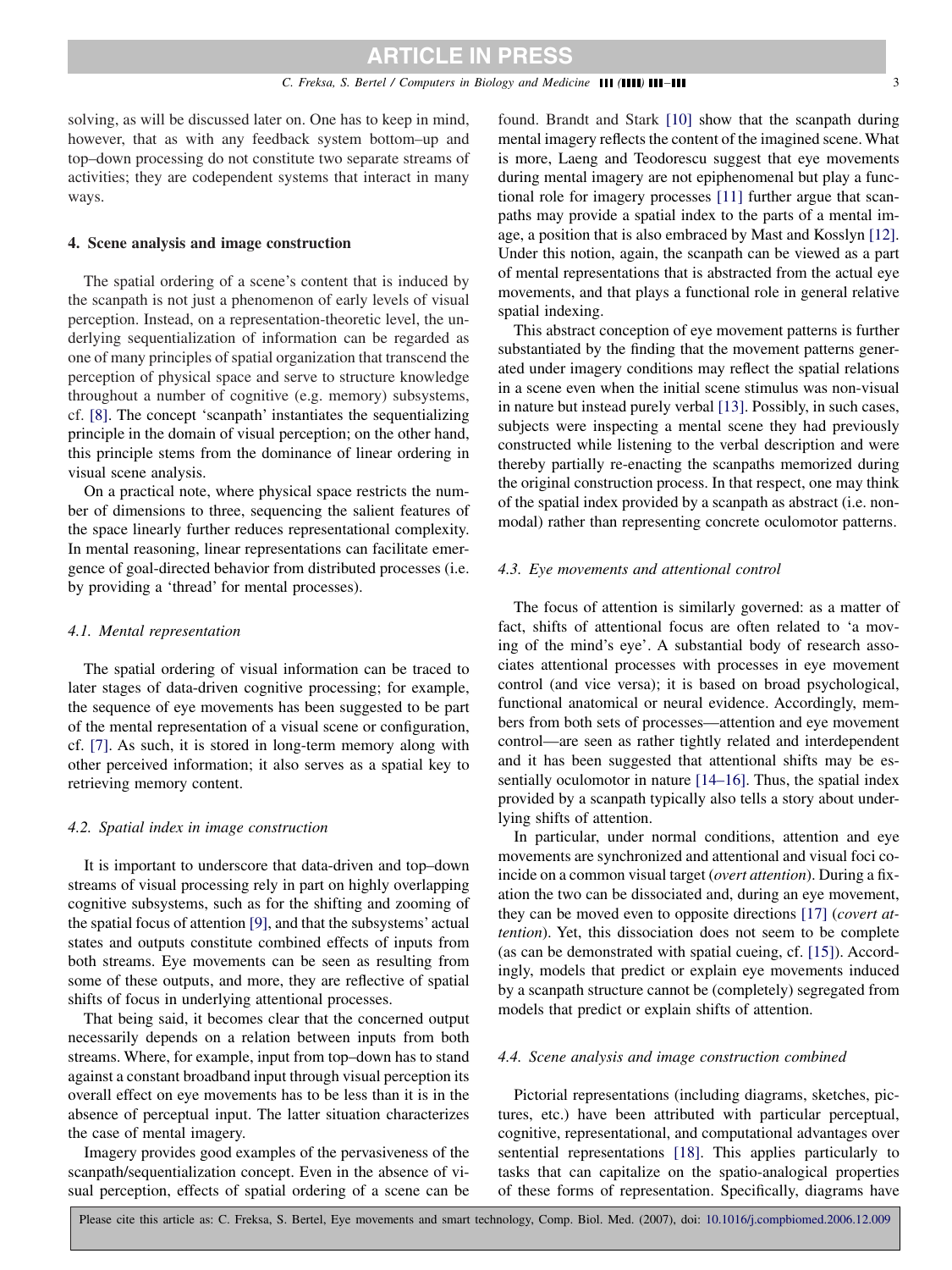been related to visual mental images, either by representational or by computational metaphors. Cognitive mechanisms involved in the inspection of diagrams and those involved in the construction and inspection of mental images are found to interface at later [\[19\]](#page-5-0) and earlier stages of mental processing [20,21]. Such conclusions complement the findings on overlapping cognitive subsystems in both capacities, for example regarding attentional focus.

They also help explain why human reasoning, when it is based on mental images and external diagrams combined, is as effective as it is: mental and external representations are interfaced by the significant overlap in the mental processing of either one of them. Thus, their different representational and computational strengths complement each other rather than that their weaknesses would add up.

# **5. Mental/visual construction**

While visual recognition aims at identifying entities and features that are really out there in the visual field, visual problem solving also has to deal with hypothetical views that are supplied by mental construction. The boundary between visual and mental input to attention control can be shifted even further towards the mental side: imagery-driven processes can control eye movements for creative construction tasks.

Visual imagery in working memory is subjected to more severe capacity constraints than vision; therefore imagery-based construction reaches a complexity threshold beyond which the consistency of a mental construction cannot be assured. At this point, we can reverse the relation between visual input and mental representation we have maintained in problem solving: whereas mental imagery assisted to fill gaps in the visual domain, we now can employ the visual domain to fill gaps in the mental realm. We do this by externalizing mental images on a visual medium and then employ vision processes to provide feedback about consistency and other properties of the mental construction.

## **6. Diagrammatic problem solving**

We have seen that the organizational principle of linearization, as it is instantiated in the scanpath concept, among others, permeates the levels of mental processing. Along various lines of exploration, eye movements have been shown to be reflective of attentional shifts as well as of underlying functional organizations of mental representations and processes, both under conditions that involve visual perception or mental imagery. The combination of these two thoughts leads us to postulate that some telling relation holds between eye movements on a visual scene on the one hand and attentional shifts on mental representations of this scene, on the other. With it, we should be able to define robust (i.e. partial) mappings from eye movements to manipulations on higher level, cognitive concepts which have been abstracted from a scene, and vice versa. Additional support for our claim comes from research into insight problem solving with diagrammatic problems where significant differences in eye movement patterns have been

found between successful and unsuccessful problem solvers [22,23].

Clearly, one should not expect to find homomorphism between attentional shifts in the oculomotor system and moving foci in executive control of working memory. There are just too many abstraction levels inbetween and other factors and components involved to make a simple and direct mapping generally possible.

However, many tasks require close coupling between mental imagery and visual perception. For example, designers make extensive use of diagrammatic representations to visualize imagined configurations. With these tasks, attentional shifts are well coupled across abstraction levels, so that eye movement records taken during the problem solving can effectively help generate hypotheses as to what happens on higher (i.e. problem solving) levels at a given point in time. We thus propose to start investigating the interrelations between scanpaths and shifts of focus for well-defined spatial or diagrammatic problems and then expand the scope from there on.

## *6.1. Relating eye movements and spatial problem solving*

With respect to mental reasoning about spatial configuration problems, we further suggest that eye tracking during the mental construction phase of a solution model in a diagrammatic reasoning task can be employed to robustly assess a reasoner's individual preferences. Fig. 1 shows an example of a spatial configuration task used in a recent eye tracking study. In it, participants were asked to mentally reconfigure geometric arrangements of matchsticks to fit a specific, different pattern which had been verbally described to them. All problems were underspecified, thus permitting a multitude of correct solution models. The construction process was carried out entirely mentally (i.e., without the aid of sketches or other tools) while the reasoner had the problem in view and his eye movements were tracked. After each problem, the reasoner indicated his solution model (if any had been discovered). In the case of the example problem in Fig. 1, four different valid solution models exist, as





Please cite this article as: C. Freksa, S. Bertel, Eye movements and smart technology, Comp. Biol. Med. (2007), doi: [10.1016/j.compbiomed.2006.12.009](http://dx.doi.org/10.1016/j.compbiomed.2006.12.009)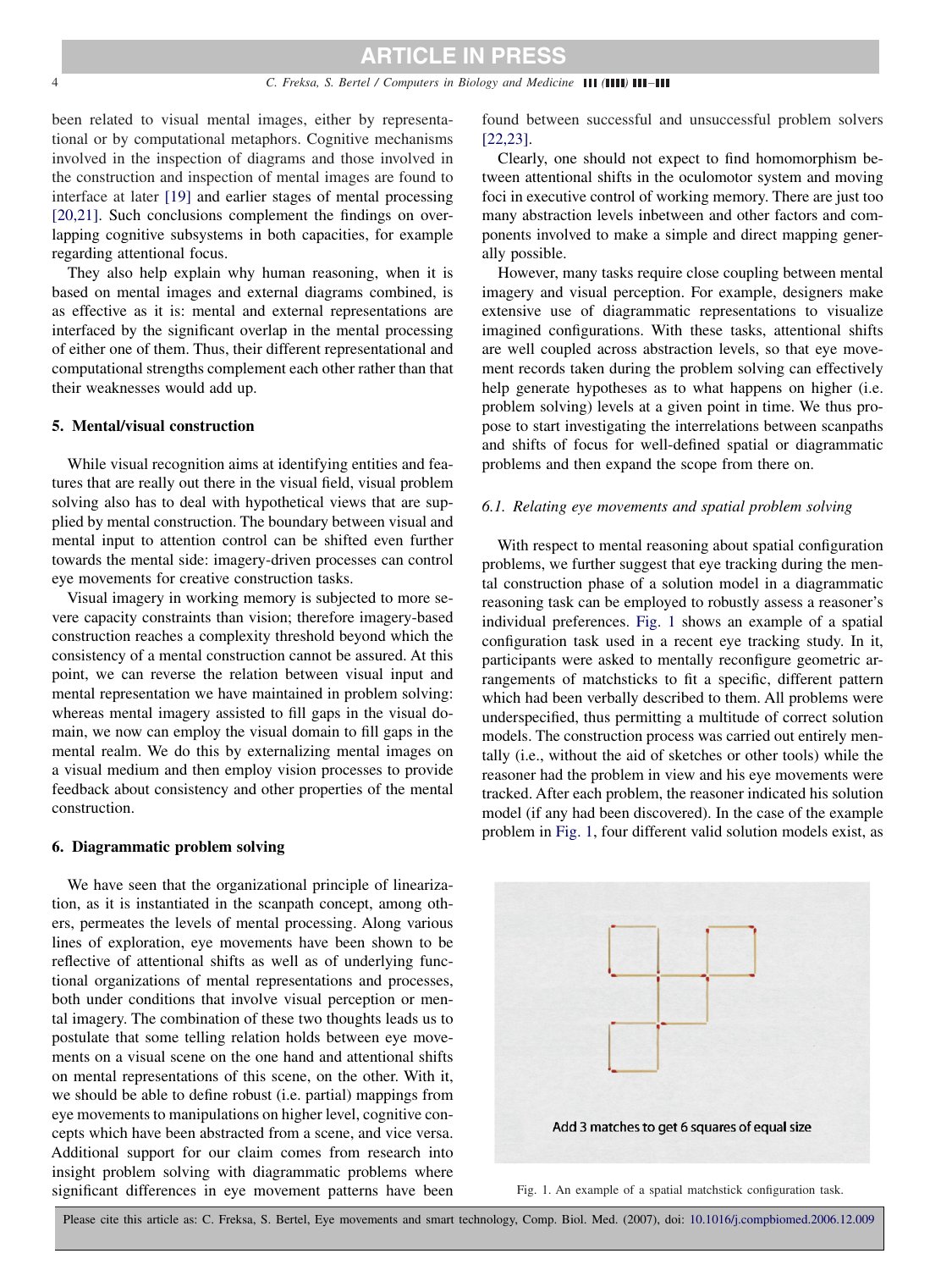

Fig. 2. Eye movements of one subject as shown by fixations and actually constructed solution (bold).

there are two ways each to create another square by adding two of the three matches, and an additional sixth square by adding the third match.

As a first step of the analysis, the eye movements that occur under problem solving are analyzed post hoc for various quantitative and qualitative measures, leading to the postulation of actions, behaviors, and problem solving episodes. Based on an evaluation of these concepts, a hypothesis is then generated as to the constructed solution model, and consequently checked against the solution provided by the reasoner.

One frequent finding was that the constructed solution model was in fact a function of distribution of relative fixation frequencies over diagram parts. Similarly, relative time spent on relation parts carried a meaning (compare Fig. 2; matches were added where the subject looked more often as well as longer). In addition, the constructed solution was often found to be related to the relative frequencies of transitions and/or sequences of fixations where typical sequences differed for different solution models. This finding nicely complements the reports by Grant and Spivey [\[22\]](#page-5-0) that transition statistics between significant regions differ for successful and unsuccessful problem solvers.

Similar to findings of Knoblich et al. [\[23\],](#page-5-0) we could observe distinct phases in the solving of matchstick problems: early phases were more concerned with a general inspection and understanding of the problem, while later phases (especially in later parts of a trial) were more indicative of the eventual solution, suggesting that this was when the solution's construction took place. Our data further suggests that it could be in earlier phases when different aspects of the problem and possible solutions get mainly explored.

Generally, there seem to exist important inter-individual differences in the reasoning methods and strategies that subjects applied in solving the different matchstick problems. For example, with problems for which subjects were required to take away a certain number of matches, most subjects either spent much more time on those parts that were eventually taken away than on those parts that stayed, or vice versa. The differences are interesting both from an informational as well as from a cognitive modeling point of view, as they suggest that smart (i.e. assistive) computational systems should react differently for different reasoners in such spatial layout tasks.

#### *6.2. Smart assistants based on eye movement analysis*

An analysis of eye movements during problem solving, however, does not have to end with generating post hoc hypotheses. As a second step, we propose that the developed classification and evaluation routines can be applied *during* problem solving. The aim is to establish reasoning and interaction schemes that can relate eye movement data points to their medium-duration reasoning contexts. Implemented in a computational reasoner and applied to collaborative human–computer reasoning scenarios the proposed routines could generate anytime behavior in which the currently best hypothesis of the eventual result is, respectively, used to tailor the behavior of a computational assistant in the task.

Applications for such joint reasoning can be found in many human–computer collaboration scenarios, in particular in spatial reasoning or sketch-/plan-based architectural design as for such collaboration to be satisfactory the computational side has to dynamically adapt to changes in the human reasoner's attentional focus as well as to the problem solving decisions that he takes along the way [\[24\].](#page-5-0) It is with design tasks in particular that one can expect a good acceptance of new computational tools among practitioners [\[25\]](#page-5-0) as only part of a task will usually be complex and cognitively demanding while other parts require repetitive and mechanical labor. It is for reasons of implicitness of knowledge, style or esthetics that a fully computational treatment is precluded. Resulting are settings which exhibit an exceptionally strong need for good (i.e. cognitively adequate) human–computer collaboration. Tools that gather data on scanpaths during problem solving through the registering of eye movements and then based on this data try to predict a human reasoner's current cognitive states and attention could be a first approach.

## **7. Conclusion**

The research discussed here relies on the hypothesis that attentional shifts in the human reasoner provide indications as to his mental processes and representations. Cognition thus guides attention, at least within the topics conversed here. Eye movements are seen as reflecting attentional shifts. The linear organization of features in the visual scene as scanpaths possess corresponding concepts on the various levels of cognitive processing. We argue that the combination of these properties helps to propagate attentional foci across different levels of processing.

Today, eye movement recording technology has advanced to a point where it can be used not only to register naturally occurring eye movements but to provide feedback about intentionally induced eye movements in connection with computerdriven visualization. In the context of human–computer